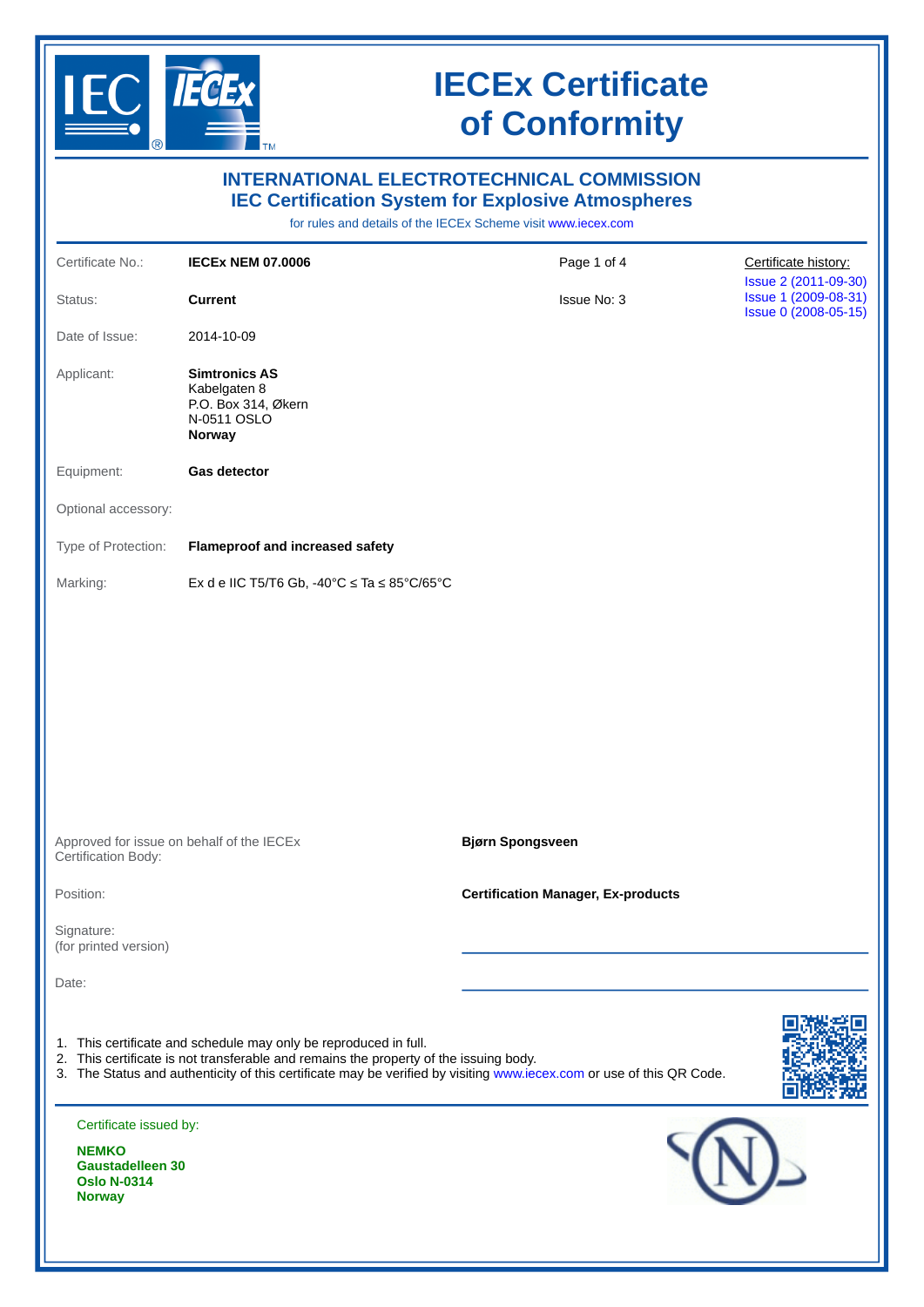

| Certificate No.:                                                                                                                                                                                                                                                                                                                                                                                                                                                                                         | <b>IECEX NEM 07.0006</b>                                                             | Page 2 of 4           |  |  |
|----------------------------------------------------------------------------------------------------------------------------------------------------------------------------------------------------------------------------------------------------------------------------------------------------------------------------------------------------------------------------------------------------------------------------------------------------------------------------------------------------------|--------------------------------------------------------------------------------------|-----------------------|--|--|
| Date of issue:                                                                                                                                                                                                                                                                                                                                                                                                                                                                                           | 2014-10-09                                                                           | <b>Issue No: 3</b>    |  |  |
| Manufacturer:                                                                                                                                                                                                                                                                                                                                                                                                                                                                                            | <b>Simtronics AS</b><br>Kabelgaten 8<br>P.O. Box 314, Økern<br>N-0511 OSLO<br>Norway |                       |  |  |
| Additional<br>manufacturing<br>locations:                                                                                                                                                                                                                                                                                                                                                                                                                                                                |                                                                                      |                       |  |  |
| This certificate is issued as verification that a sample(s), representative of production, was assessed and tested and found to comply with<br>the IEC Standard list below and that the manufacturer's quality system, relating to the Ex products covered by this certificate, was<br>assessed and found to comply with the IECEx Quality system requirements. This certificate is granted subject to the conditions as set out in<br>IECEx Scheme Rules, IECEx 02 and Operational Documents as amended |                                                                                      |                       |  |  |
| <b>STANDARDS:</b><br>The equipment and any acceptable variations to it specified in the schedule of this certificate and the identified documents, was found<br>to comply with the following standards                                                                                                                                                                                                                                                                                                   |                                                                                      |                       |  |  |
| IEC 60079-0:2011<br>Edition:6.0                                                                                                                                                                                                                                                                                                                                                                                                                                                                          | Explosive atmospheres - Part 0: General requirements                                 |                       |  |  |
| IEC 60079-1:2007-04 Explosive atmospheres - Part 1: Equipment protection by flameproof enclosures "d"<br>Edition:6                                                                                                                                                                                                                                                                                                                                                                                       |                                                                                      |                       |  |  |
| IEC 60079-7:2006-07 Explosive atmospheres - Part 7: Equipment protection by increased safety "e"<br>Edition:4                                                                                                                                                                                                                                                                                                                                                                                            |                                                                                      |                       |  |  |
| This Certificate <b>does not</b> indicate compliance with safety and performance requirements<br>other than those expressly included in the Standards listed above.                                                                                                                                                                                                                                                                                                                                      |                                                                                      |                       |  |  |
| <b>TEST &amp; ASSESSMENT REPORTS:</b><br>A sample(s) of the equipment listed has successfully met the examination and test requirements as recorded in:                                                                                                                                                                                                                                                                                                                                                  |                                                                                      |                       |  |  |
| Test Reports:                                                                                                                                                                                                                                                                                                                                                                                                                                                                                            |                                                                                      |                       |  |  |
| NO/NEM/ExTR08.0002/00<br>NO/NEM/ExTR08.0002/03                                                                                                                                                                                                                                                                                                                                                                                                                                                           | NO/NEM/ExTR08.0002/01                                                                | NO/NEM/ExTR08.0002/02 |  |  |
| <b>Quality Assessment Report:</b>                                                                                                                                                                                                                                                                                                                                                                                                                                                                        |                                                                                      |                       |  |  |
| NO/NEM/QAR08.0004/00                                                                                                                                                                                                                                                                                                                                                                                                                                                                                     |                                                                                      |                       |  |  |
|                                                                                                                                                                                                                                                                                                                                                                                                                                                                                                          |                                                                                      |                       |  |  |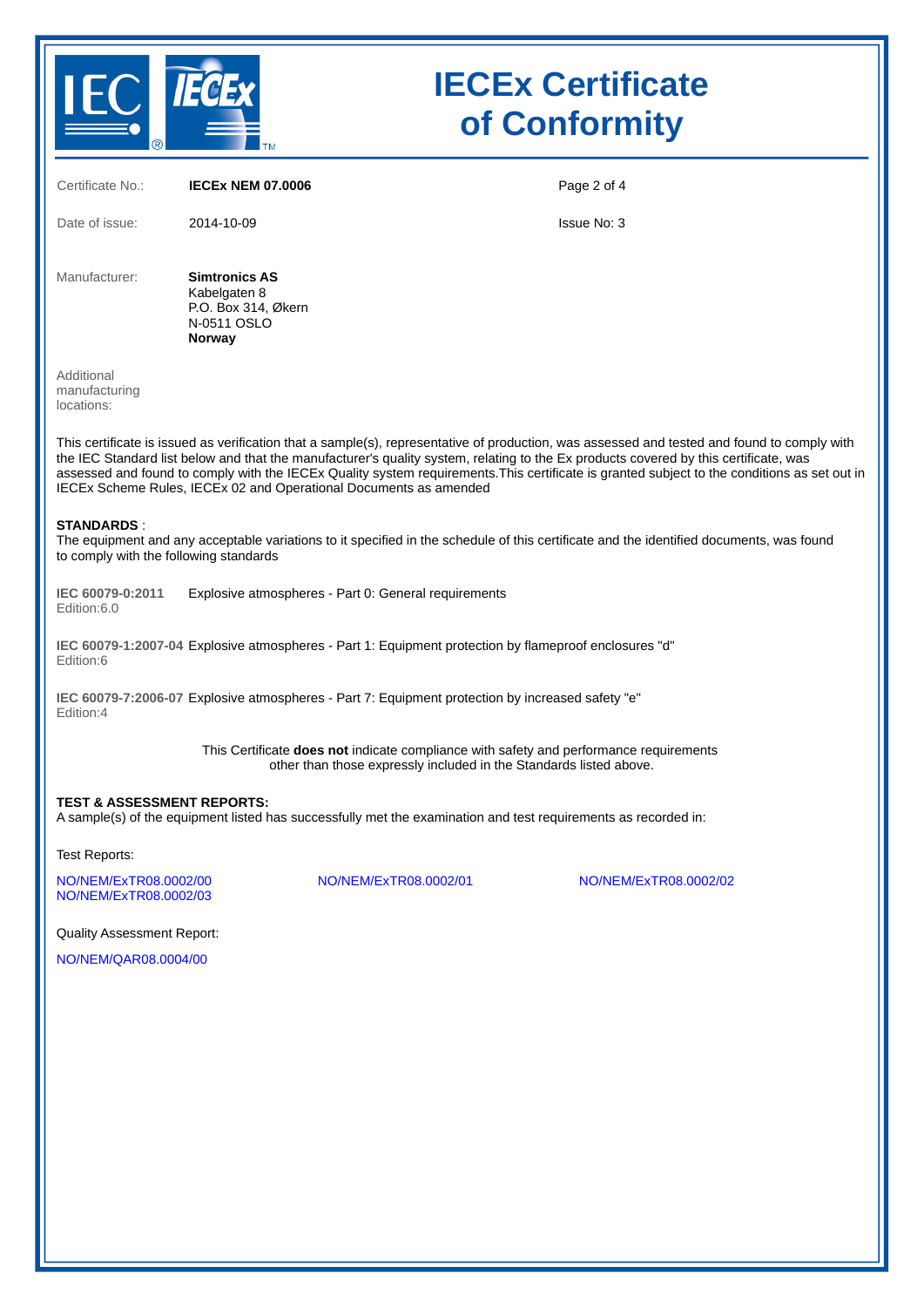

Certificate No.: **IECEx NEM 07.0006**

Page 3 of 4

Date of issue: 2014-10-09

Issue No: 3

### **EQUIPMENT:**

Equipment and systems covered by this Certificate are as follows:

The GD10P and GD10PE Gas Detectors are point detectors for gas concentration monitoring in potentially hazardous and/or poisonous environments.

Type: GD10 P, GD10 PE

Voltage: 18 to 32 VDC

Power: 3,5W

Current: 0,3A

IP: 66/67

Range of ambient temperature in service: -40°C  $\leq$  Ta  $\leq$  65°C Temp. Class: T6 Range of ambient temperature in service for optical path unit: -40°C  $\leq$  Ta  $\leq$  85°C Temp. Class: T5

**SPECIFIC CONDITIONS OF USE: NO**